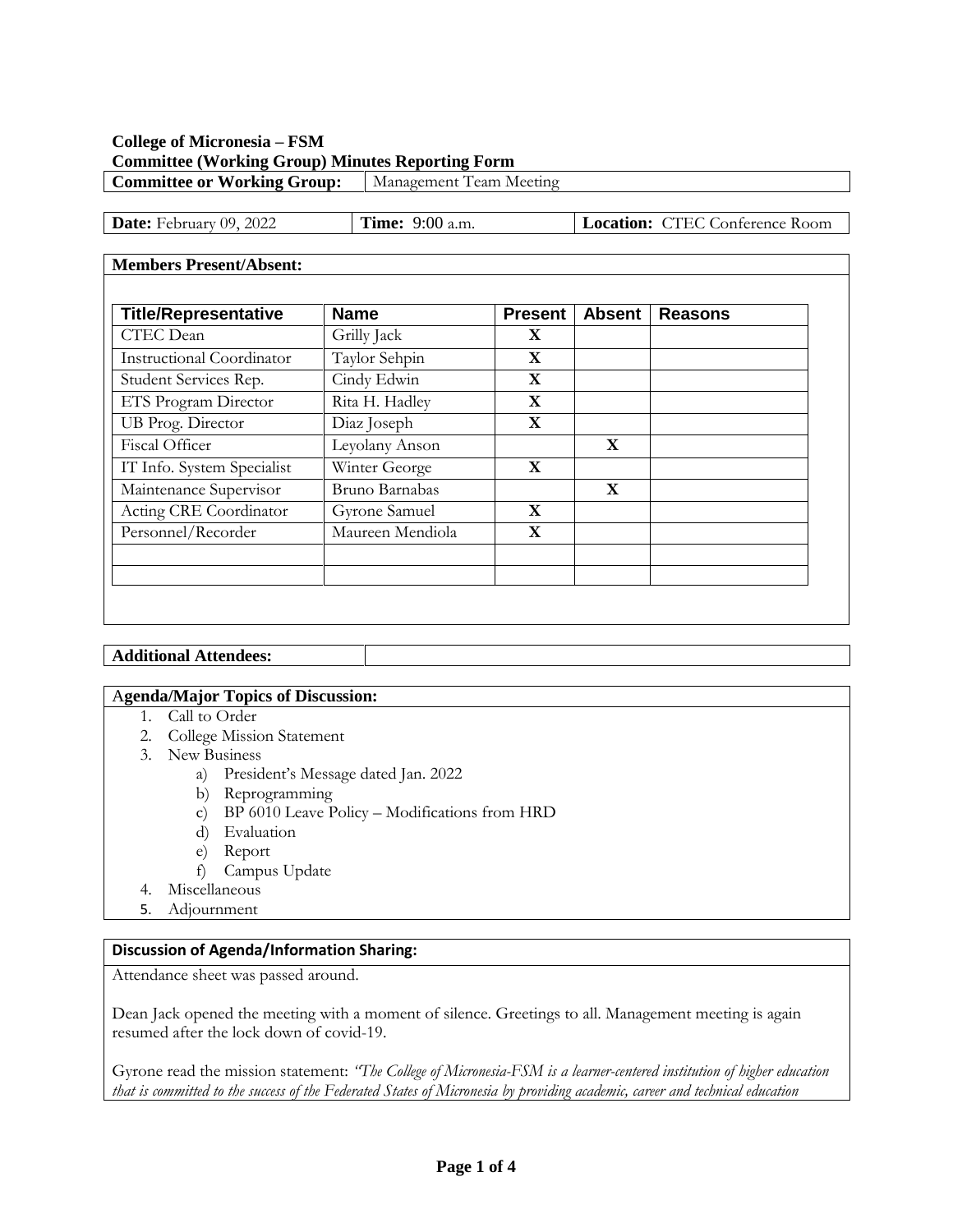*programs characterized by continuous improvement and best practices."*

New Business:

- 1. President's Message to the Community date January 2022:
	- President Karen reported that college will be submitting the Institutional Self Evaluation Report (ISER) for reaffirmation of accreditation on August 1, 2022. The new ALO will send the ISER to external partners for review, and send any comments to the college by October 2022. The visit is scheduled to take place in March 2023. Dean encouraged the CTEC management team to carefully review their section of the report.
	- Spring 2022 graduation is scheduled for May 13, 2022.
	- Nominations were submitted to the President for Employee of the month-February, and Mr. Mason Tihpen is unanimously selected.
- 2. Reprogramming:
	- This year's budget was cut drastically unlike last year that we were able to get support from the CARES fund. CTEC was being advised to submit our reprogramming requests by semester only.
	- UB is approaching end of their grant year cycle so they will be submitting reprogramming requests to be used for other needed activities in order to clear out their account.
- 3. BP 6010 Leave Policy:
	- HR Director shared this policy at the Webinar zoom meeting, and all VPs, Campus Deans, and representatives from the campuses participated in the meeting. The changes are marked in blue, and HRD explained in details the reason for the changes. Dean further encouraged all to review and comply with the policy.
- 4. Performance Evaluation:
	- Remind and encourage all supervisors to submit evaluations on time; HRO to give guidelines or consider conditions that are recommended by supervisors. Maureen reminded supervisors to follow timelines and treat this as first priority.

## 5. Reporting:

 Submit reports first week of the month but before Friday preceding the Wednesday meeting; and do report on accomplishments only or highlights on important activities. Reports will be written out in a narrative report but not in excel or using data. Maureen asked that supervisors compile and review their units' reports before submitting. It is good to submit report with picture but make sure it is well explained.

Updates:

Instructional:

- Meeting with individual faculty on their classroom observation results and evaluations.
- Stressing on regular routine submission.
- Posting of course materials on schoology and canvas.

## IT:

- Distribute 30 laptops to students in January and expect to get more this month.
- The 20 students registered last summer have not gotten their laptops.

CRE:

Follow-up status of the vacant 2 positions - Clerk Typist & Nutrition Agent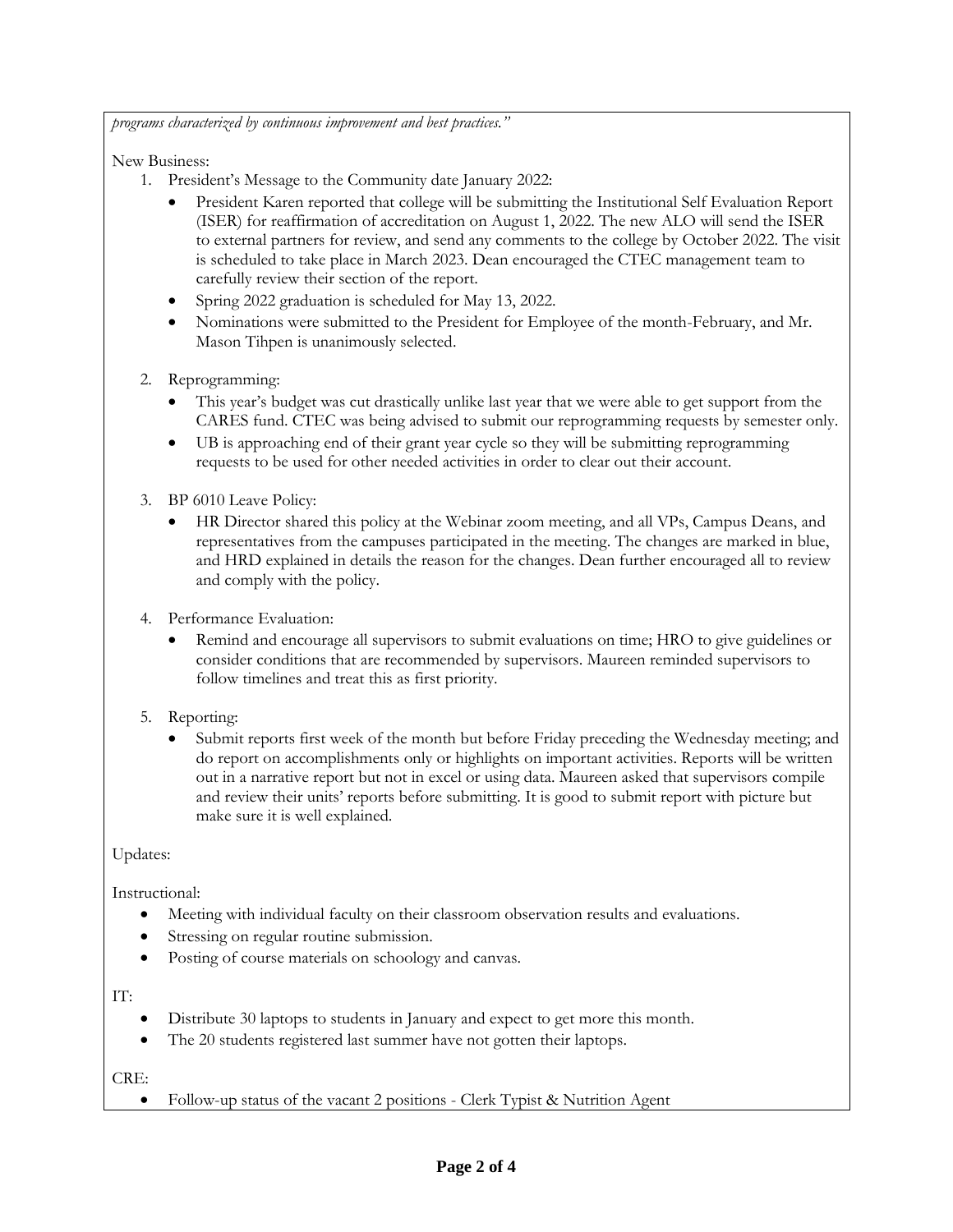- Three (3) new positions will be added  $-1$  Researcher position for AES and 2 Agriculture Agents.
- Continue to organize visits to the local communities.
- Carry out the Micro19 project and this was funded by UN.
- Distributed vegetable seeds to the outer islands.

## ETSP:

- Challenge faced is the new CPP requirement to do STEM (Science Technology Engineer and Mathematics) approaches to enhance our Career Awareness. This project is very helpful to students as it will ignite their understanding to the use of technology as well in doing their projects. Each month students demonstrate and show cases their projects.
- Due to covid-19, USDOE allowed us to use our budget to buy 40 Chromebooks for students use.
- This will be the third time to advertise the vacant (SSSIII) position. The problem is the salary.
- ETSP continue to face transportation problem. They've been renting a car for their school site-visits.
- ETSP also do career awareness starting with the lower level.
- IC plans to join TSP on their PTA meetings with the High Schools to promote the technical programs.

### Student Services:

- According to the College Nurse, most of the faculty have received their COVID booster shot so they are ok. It is the staff and students that quite a few have not taken theirs so they are the ones she is reaching out to.
- Enrollment is 272 however, our target is 420. Another idea is to look at our non-traditional students.
- Dean's concern why Public Health is not giving out incentive when they visit CTEC.

#### UB:

- UB successfully submitted their grant. Director will send a thank you letter to Comptroller for all her input and support. The grant will ends in August, however the program has already have plans in place.
- UB plans to run the Summer Residential program at the COM-FSM Dorm. Cindy mentioned only co-curricular activities are now allowed to be held on campus.

### HR Rep:

 Two (2) staff resigned in January. They are Kenneth Kephas (IT Technician) and Merlisa Isaac (CRE Clerk Typist). Personnel requisitions for their replacement were forwarded and only 1 is now advertising.

### Miscellaneous:

- Open House for the new HTM building is tentative to take place shortly after mid-term.
- Lower campus parking is still under construction.
- Dean met with Government leaders to improve technical education center in PATS.
- Encourage team work and share ideas to move the college forward.
- Showcase class materials and incorporate technology to promote our programs during visits with the High Schools.
- Plan to have a campus-wide meeting at the end of the month.

Meeting then adjourned at 11:30a.m.